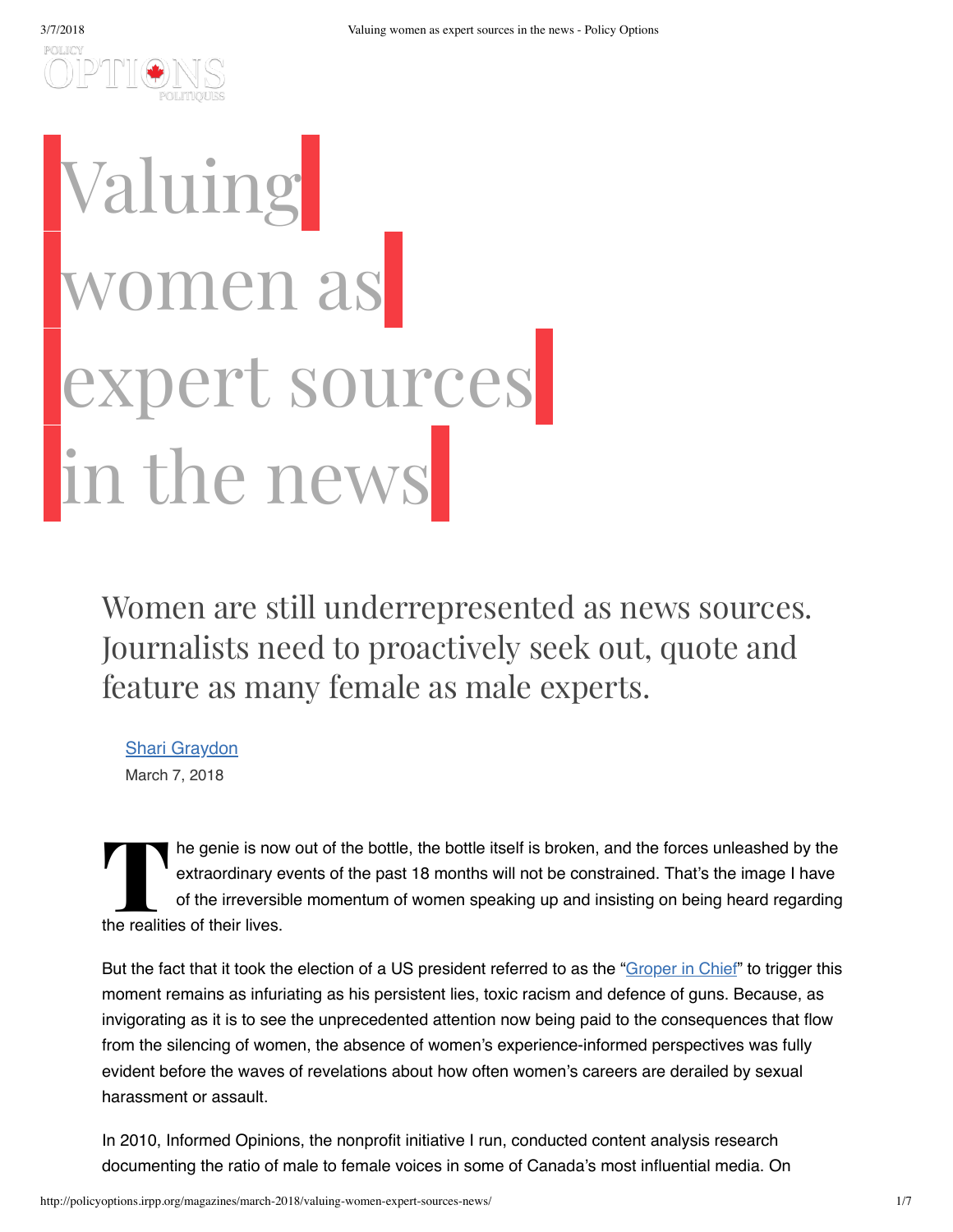newspaper opinion pages and prominent broadcast news shows, men's views [outnumbered](https://informedopinions.org/about/research/#2010) women's by four or five to one. This underrepresentation is central to the invisibility of issues that affect women more, or differently, than men.

What other stories are buried beneath unconscious bias or accepted sexism? And what will it take to find out? I think the prescription is surprisingly simple and was already being implemented by a few journalists in advance of this remarkable cultural moment. In short, journalists need to proactively seek out, quote and feature as many female sources as male sources.



The *Atlantic* science reporter Ed Yong has been tracking the male-to-female ratio of experts and sources he consults for his stories for the past two years. He calls the **[spreadsheet](https://www.theatlantic.com/science/archive/2018/02/i-spent-two-years-trying-to-fix-the-gender-imbalance-in-my-stories/552404/) of his results** "a vaccine against self-delusion."

Yong considers himself an ally who cares about women's equality, but when he started monitoring how well he was doing at incorporating the views of female sources, he discovered that his "passive concern" was meaningless. His simple tally revealed that more of his default sources were male. In response, he has actively sought out expert women to interview. That he's been able to achieve parity over the past two years, while covering fields that remain overwhelmingly dominated by men, is a tribute to his reporting skills.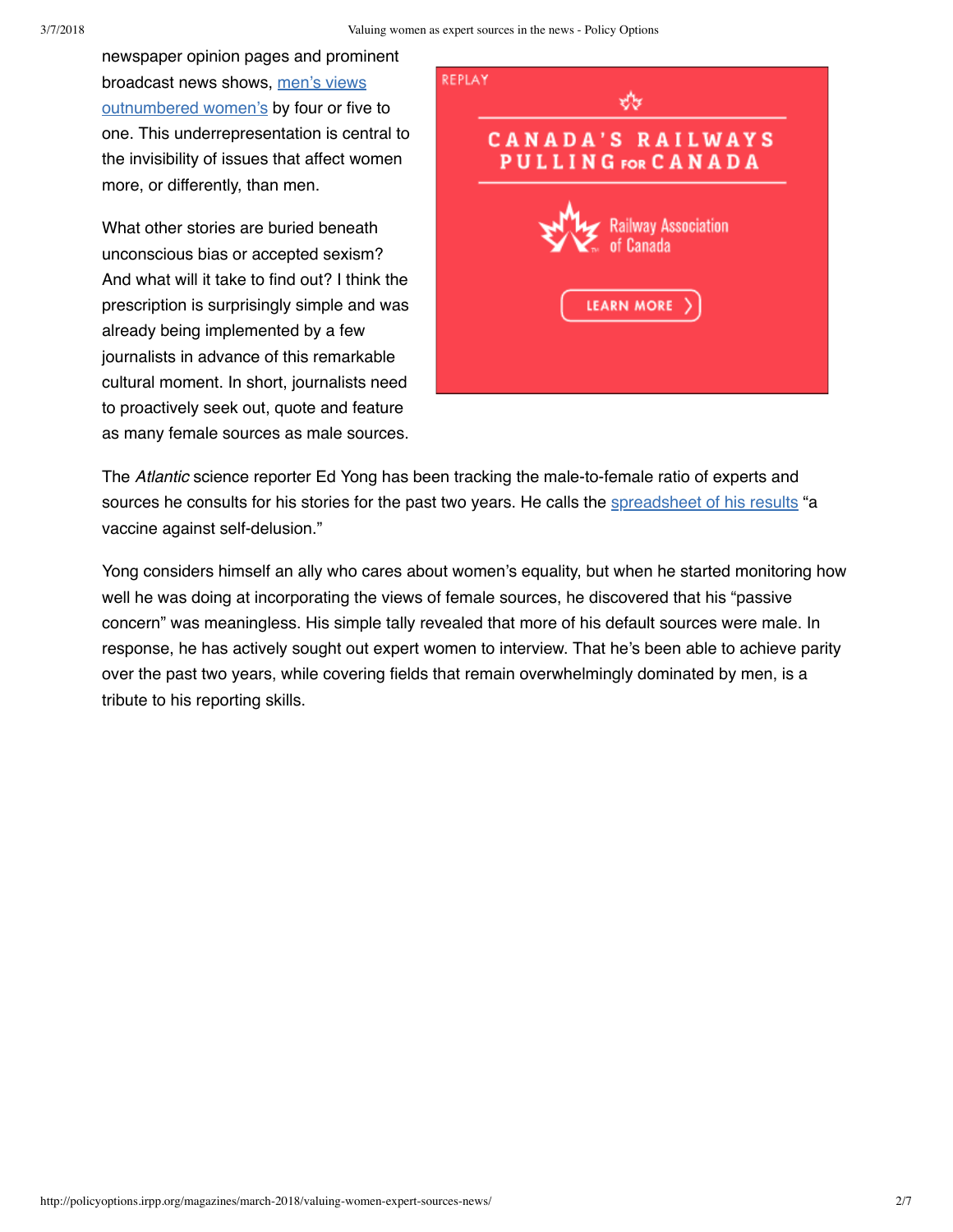

Foreign Affairs Minister Chrystia Freeland (front), with the president of the National Council of German Women's Organisations, Mona Kueppers, and the president of the Association of German Women Entrepreneurs, Stephanie Bschorr. The women participated in a panel at the Women20 Forum in Berlin, Apro; 2017. EPA/FELIPE TRUEBA

But his success also demonstrates that women with informed opinions are both available and willing to provide analysis that adds value to public conversations. Having personally interacted with thousands of Canadian women who boast expertise on everything from flood plains and vaccinations to big data and neuroscience, I already knew that. Informed Opinions hosts a [database](https://informedopinions.org/find-experts/) featuring hundreds of qualified-to-comment expert sources. But many people persist in believing that qualified women are really difficult to find, and that for many, if not most, stories, a "best" person exists. Yong [challenges](https://www.theatlantic.com/science/archive/2018/02/i-spent-two-years-trying-to-fix-the-gender-imbalance-in-my-stories/552404/) both these and other predictable but myth-based criticisms.

His initiative echoes efforts made by Canada's public broadcasters, which have been tracking their gender ratios for some time. In December 2016, Matthieu Dugal, the host of the French-language radio show *La Sphère*, [shared](https://www.facebook.com/groups/radiocanadalab/permalink/1311653312209840/) on social media that his program had achieved gender parity — even though its focus is technology.

Content analysis research we commissioned in 2015 offers an even broader sample. The independent scholar Marika Morris [reviewed](https://informedopinions.org/wp-content/uploads/2017/08/Gender-of-sources-in-Canadian-media-.pdf) the gender of sources quoted by seven of Canada's most influential news media outlets over three weeks in the fall of 2015. Although male experts still outnumbered females by more than two to one in aggregate, Radio Canada, CBC and TVO all featured more than 40 percent women. In contrast, the private TV news show and the front sections of the three newspapers studied had between 23 and 34 percent female sources.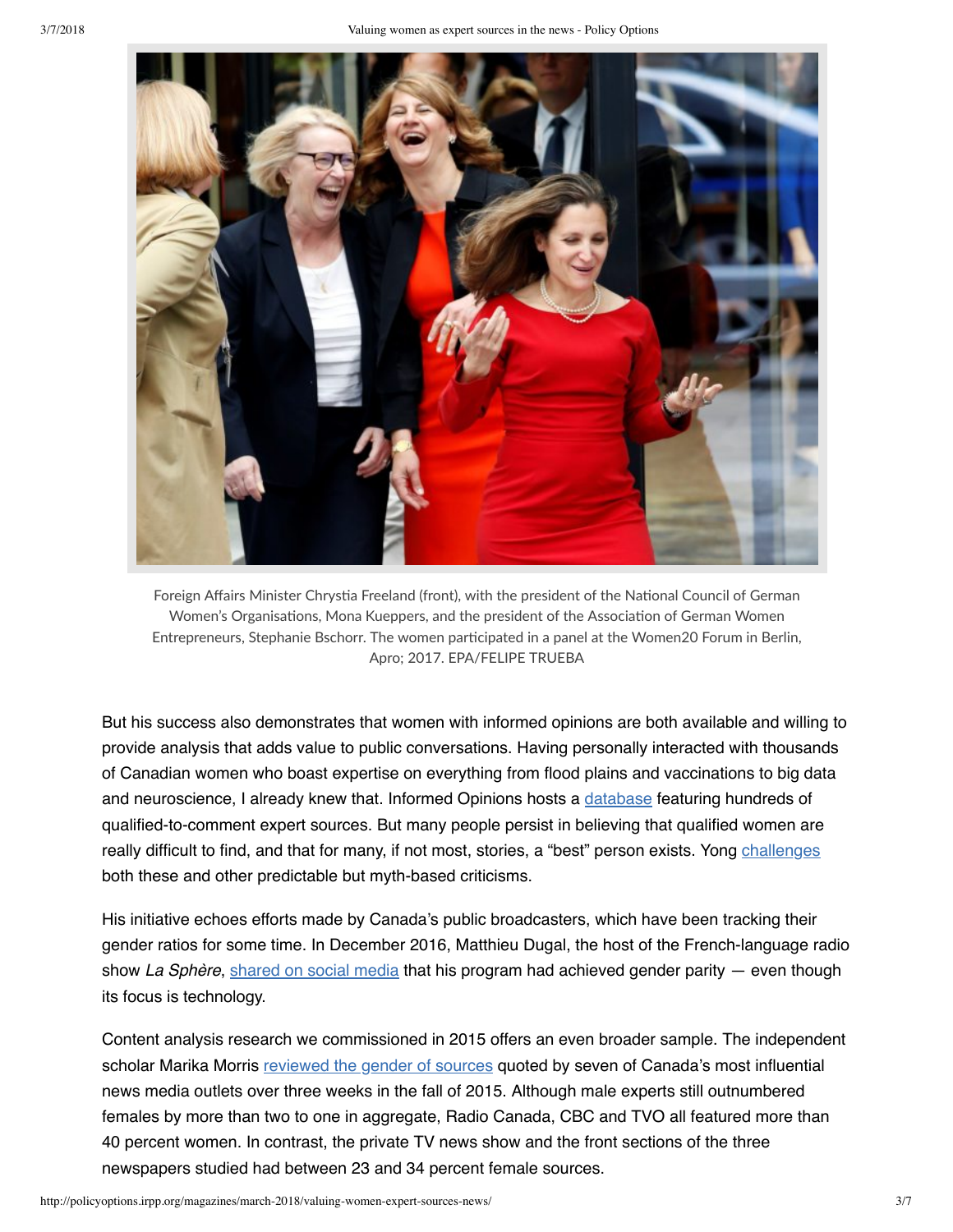What explains the difference in the gender ratio of sources? It comes down to that old business maxim — and now the name of our newest initiative — What Gets [Measured](https://informedopinions.org/what-gets-measured-gets-done/) Gets Done. Like individual reporters, news organizations that track their sources do a better job of offering diverse perspectives, and public broadcasters view that as a measure of performance. Their private sector counterparts? Not so much.

But what if it were a requirement of the job for all news and information media to measure the diversity of their sources? And not just for gender, but for other forms of diversity too?

Canadians are proud to tout our democratic institutions, including our free and independent media, but how democratic is the journalism we rely on if it's reflecting the perspectives of only a relatively narrow and unrepresentative subset of the population?

It's true that parliamentary and business reporters have no control over the gender imbalance in the cohorts they cover; as long as legislatures, council chambers and corner offices are populated largely by men, the pronouncements of the men with power will continue to carry more weight. But, given that imbalance, people who aren't equitably represented are likely to experience more negative effects and unanticipated consequences from the decisions made and actions taken. Shouldn't the media work harder to reflect their views?

Doing so is also likely to make it easier for women to be seen as authoritative sources, capable of leading. Role models matter, and [cultural](https://www.politicalparity.org/wp-content/uploads/2015/06/Media-Guide-on-Women-in-Politics2.pdf) change has been called the dress rehearsal for political change.

Vigdís Finnbogadóttir, who served Iceland as president for 16 years, understands well the power of role modelling. She [recounts](https://player.fm/series/the-documentary-1301446/her-story-made-history-vigdis-finnbogadottir) the story of a young boy in her country seeing Ronald Reagan on TV and asking in confusion, "Mommy, can a man be president?" Visible female leadership makes women's capabilities not just conceivable but inevitable. Even the presence of strong female role models in fictional movies and TV shows has been credited with helping to shift voters' [perception](https://newswise.com/articles/fictional-leaders-effect-how-voters-view-presidential-candidates) of what qualities and characteristics constitute effective political leadership.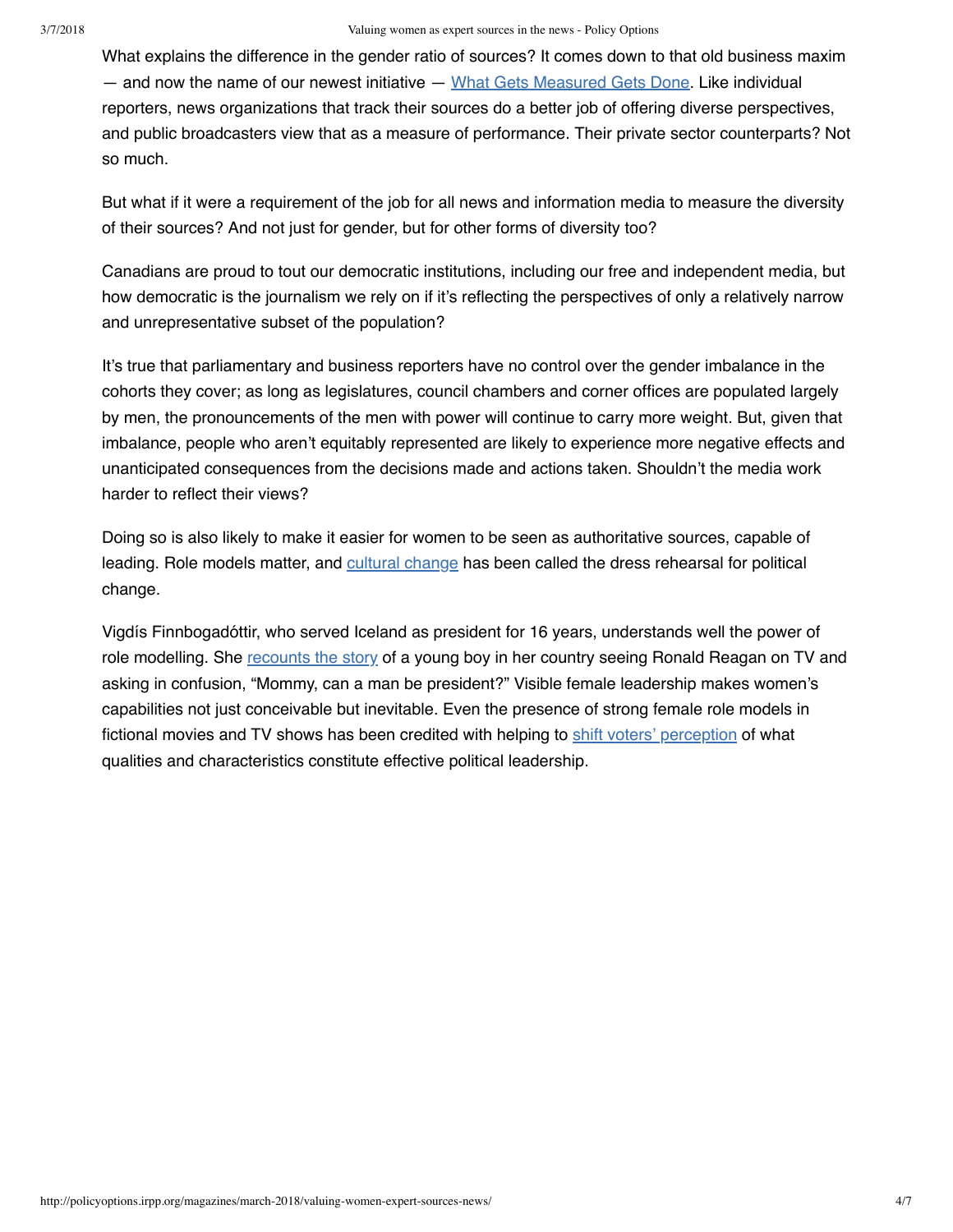

From L‐R Gro Harlem Brundtland, former prime minister of Norway, Cecilie Landsverk, Norway's ambassador to Iceland and Vigdis Finnbogadottir, former president of Iceland. EPA/ANTON BRINK

As importantly, the imbalance of voices in public discourse influences what gets prioritized, funded and covered. This has profound policy implications — and not just for so-called "women's issues" like equal pay and child care. To be clear, the inequities in the former and the absence of choice in the latter affect all of us, economically and socially. But our research finds that women are more inclined to ask questions and pose solutions for a wide range of other [topics](https://informedopinions.org/wordcloud/) that don't make headlines when only men's voices are present. These include heartbreakingly predictable issues such as sexual abuse of children and violence against women, but also broader concerns like access to water and food, dementia and safety.

Hundreds of the women we've motivated, trained and supported over the last eight years have subsequently published commentaries in influential print and online media. In sharing their experienceinformed opinions on everything from prison reform and government budgeting to autism [treatment](https://informedopinions.org/they-read-my-entire-op-ed-in-the-debate/) and policing practice, they have shifted conversations, changed policies and reversed legislation.

A healthy democracy depends on the inclusion of more women's perspectives, and Canada's media policies have explicitly recognized this for decades. The *Broadcasting Act* designates the airwaves a public utility that exists for the benefit of *all* Canadians. And on paper, the Canadian Radio-television and Telecommunications Commission (CRTC) has made adhering to gender representation guidelines a condition of licence. Broadcasters are supposed to demonstrate how they're meeting those guidelines when seeking their licence renewal every seven years. However, most broadcasters have largely ignored these equity goals, and the CRTC has failed to enforce the expectations.